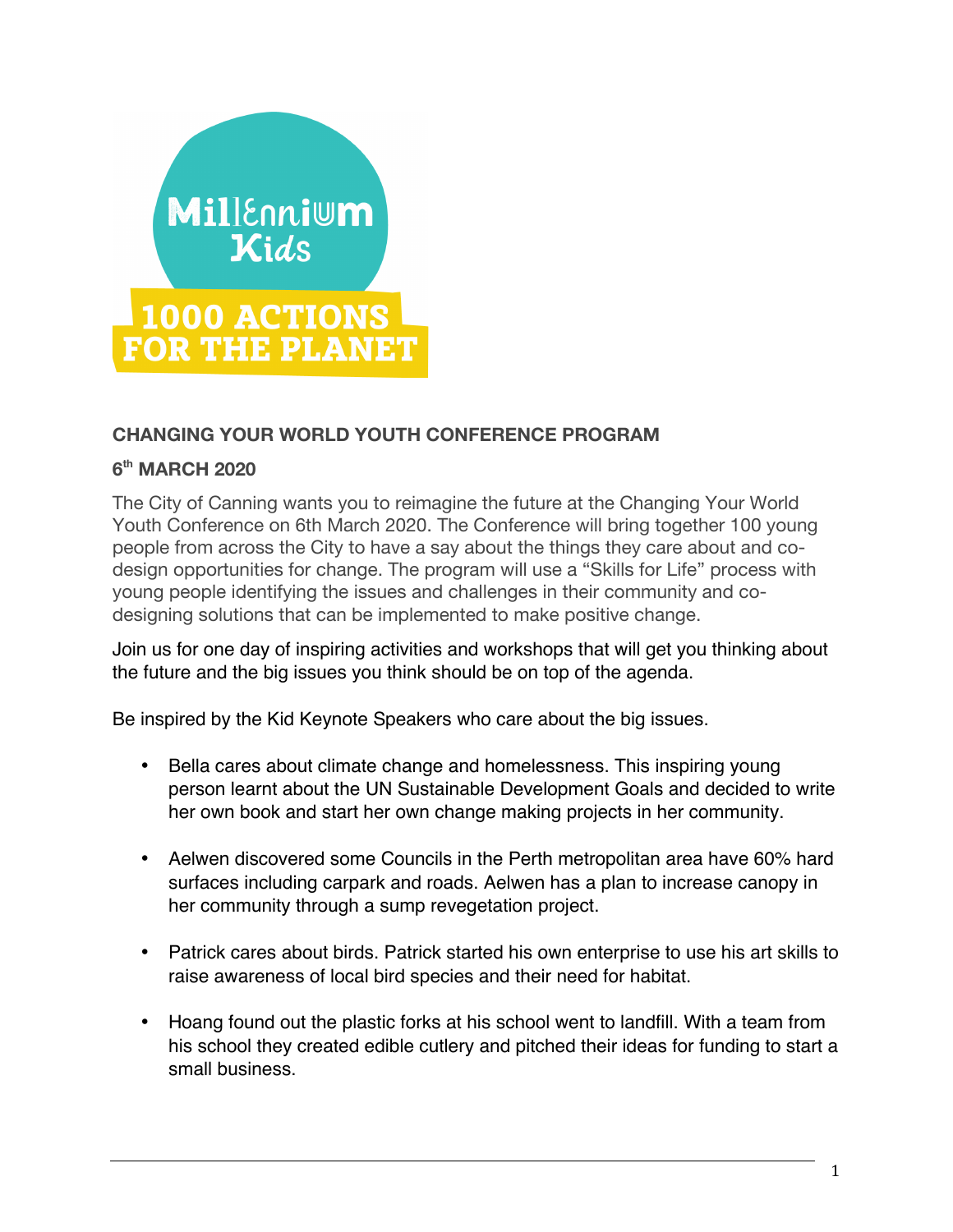• Jane is a local Noongar women. Through the Right Track program she developed a reconciliation program to help curb anti social behaviour on the train line. Jane will share her story about the program and the skills she learnt.

Through on site workshops and activities learn new skills, create a 1000 Actions for the Planet project idea to make change in the City of Canning, pitch your ideas and leave ready to roll out your concept in partnership with local stakeholders.

At the end of the day a team of young people will present the ideas to adult decision makers.

# **9.00am House Keeping, emergency protocols, first aid officer etc Indigenous Acknowledgement**

**Welcome** 

## **9.15am UN Hypothetical – Kids**

Have a say about the big issues. What are the issues you think are important in your community. Map them to Sustainable Schools Initiative WA and UN Sustainable Development Goals 2030.

#### **9.30am Background News**

City of Canning presents overview of City of Canning.

What will the future look like?

This is your opportunity to draw the future. Work with indigenous artist Seantelle Walsh to create a future vision for the City of Canning 2050. Label the mural with your future vision statements showing the big issue you have tackled.

#### **10.30am Morning Tea**

#### **10.45am Workshop Rotation 1**

• **EDUCATION, ADVOCACY** Bella cares about climate change and homelessness. This inspiring young person learnt about the UN Sustainable Development Goals and decided to write her own book and start her won change making projects in her community.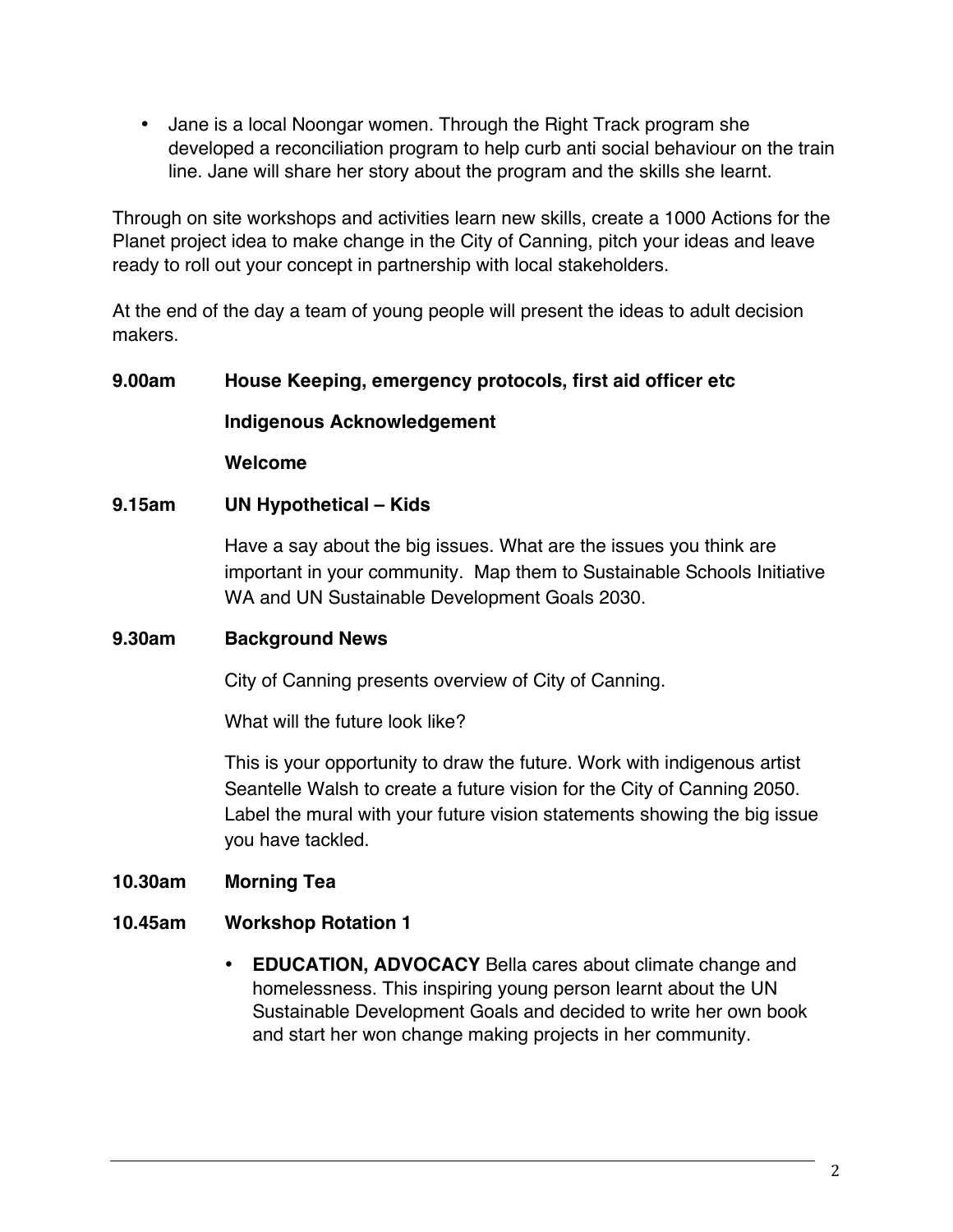- **COMMUNITY ACTION** Aelwen discovered some Councils in the Perth metropolitan area have 60% hard surfaces including carpark and roads. Aelwen has a plan to increase canopy in her community through a sump revegetation project.
- **BEHAVIOUR CHANGE** Patrick cares about birds. Patrick started his own enterprise to use his art skills to raise awareness of local bird species and their need for habitat.
- **INNOVATION AND DESIGN** Hoang found out the plastic forks at his school went to landfill. With a team from his school they created edible cutlery and pitched their ideas for funding to start a small business.
- **EDUCATION AND BEHAVIOUR CHANGE** Jane is a local Noongar women. Through the Right Track program she developed a reconciliation program to help curb anti social behaviour on the train line. Jane will share her story about the program and the skills she learnt.

#### **11.45am Workshop Green Lab**

**How can be protect, monitor and increase canopy to keep our cities Cool? A youth driven citizen science program designed by young people.** 

**Bird Survey Citizen Science Coordinator** Wildlife needs habitat. What impact does bush clearing have? Learn bird survey and data collection skills on site.

# **Eco Gecko Scientist and Artist**

Use art to share your passion for trees.

#### **Educated by Nature Environmental Educator**

Join the Educated by Nature team and get into some play in nature. Build a hut and explore the past.

**Know Your Patch Science Educator** Gather data on your local flora and fauna

#### **Get to Know Your Trees MK Co Facilitator**

Can trees talk? This Digi Tech session will looks at new ways of exploring trees.